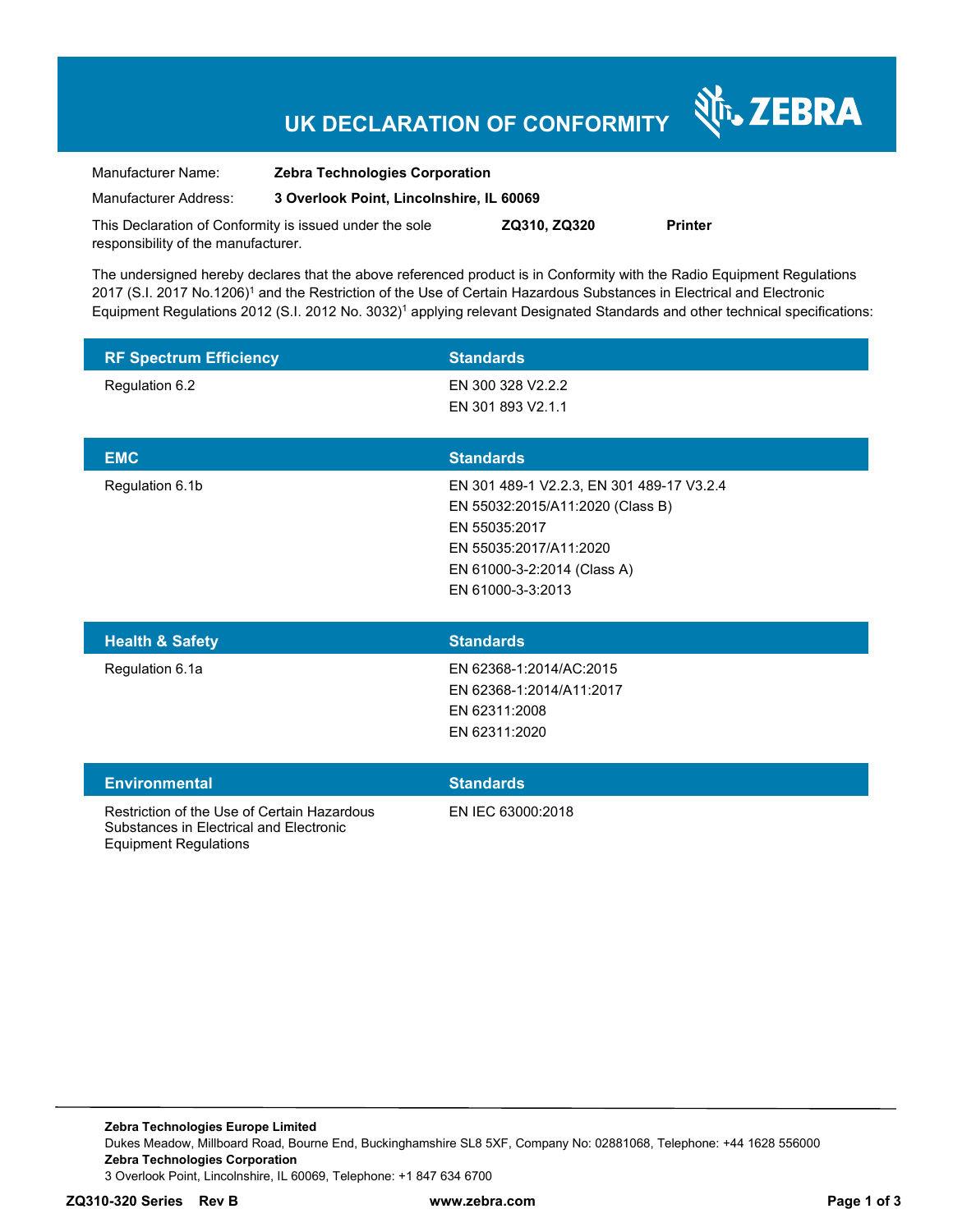## **UK DECLARATION OF CONFORMITY**



With regard to the Radio Equipment Regulations 2017 (S.I. 2017 No.1206)<sup>1</sup>, the conformity assessment procedure referred to in regulation 41(4)(a) and detailed in Schedule 2 has been followed.

 $^{\rm 1}$  As amended by applicable EU withdrawal legislation implemented at the time of issuing this declaration

#### **Signed on behalf of Zebra Technologies Corporation**

Cady

*(Authorized Corporate Signature)* Jay Cadiz Rev: B Manager, Compliance Engineering **Date: 22 February 2022** Place: Lincolnshire, USA